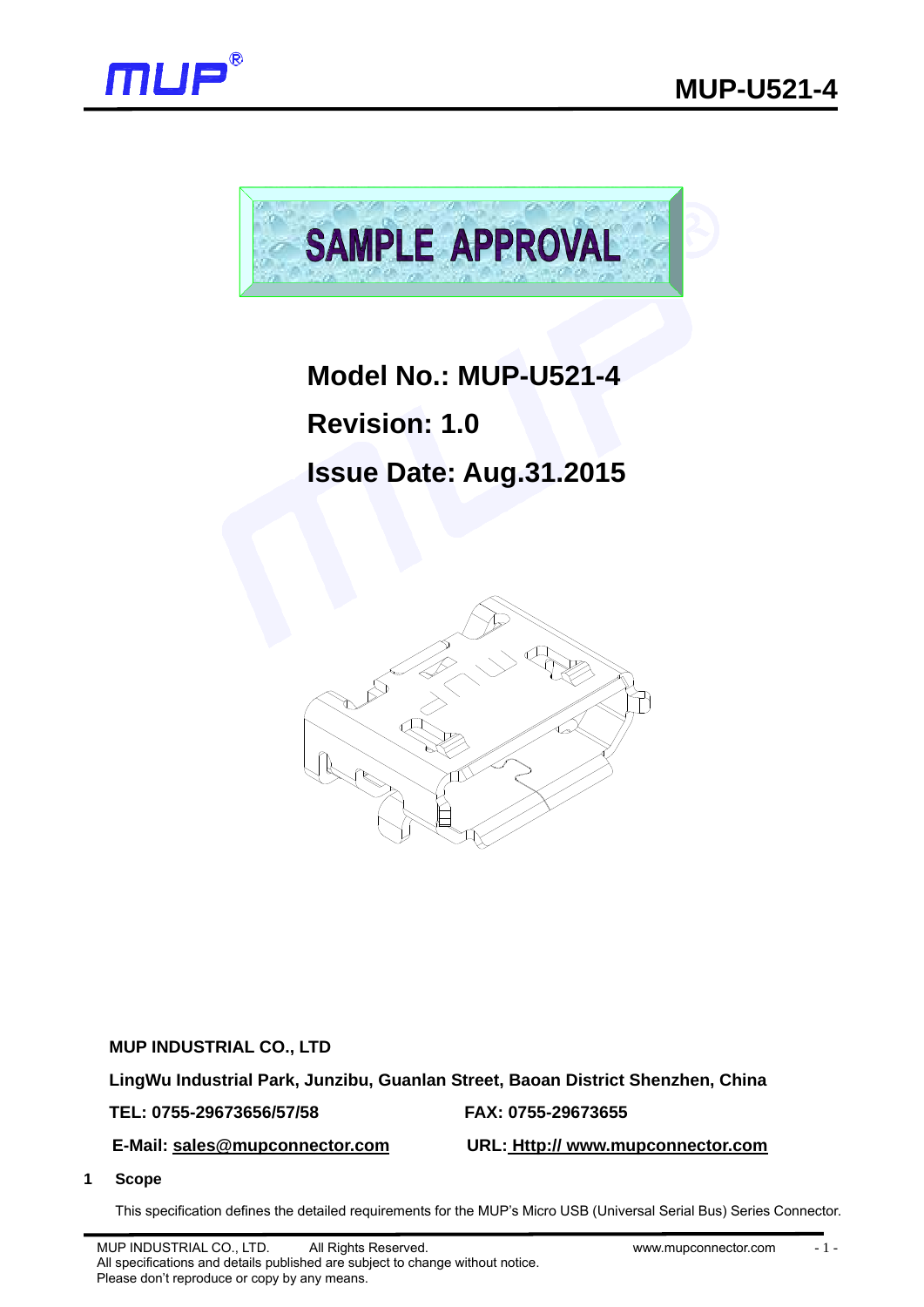

This specification covers the materials, ratings, electrical, mechanical and environmental performance of the applicable product description and test method.

#### **2 Applicable Documents**

The following documents form a part of this specification to the extent specified herein, In the event of conflict between the requirements of this specification and the product drawing, the product drawing shall take precedence. In the event of conflict between the requirements of this specification and the referenced documents, this specifications shall take precedence.

2.1 Commercial Standards And Specification:

MIL-STD-202/1344 Test methods for electrical connectors.

EIA 364 Test methods for electrical connectors.

#### **3 Requirements**

3.1 Design and Construction

Product shall be of the design, construction and physical dimensions specified on the applicable product drawing.

3.2 Materials

- A. Insulator: High-temp thermoplastic, UL94V-0 Color: Black.
- B. Terminal: Copper Alloy

Finish: (a) Contact Area: Gold plated over Nickel

(b) Under plated : Nickel plated over all

C. Shell: Stainless

Finish: (a) Solderable Nickell plated over all

3.3 Ratings

Operating Current Rating: Power (1,5Pin): 1.8A Signal (2,3,4Pin): 1A

Voltage Rating: 5V DC

Operating Temperature : -40℃ to 85℃

Storage Temperature :-40℃ to 85℃

Humidity: 95% max. (No condensing)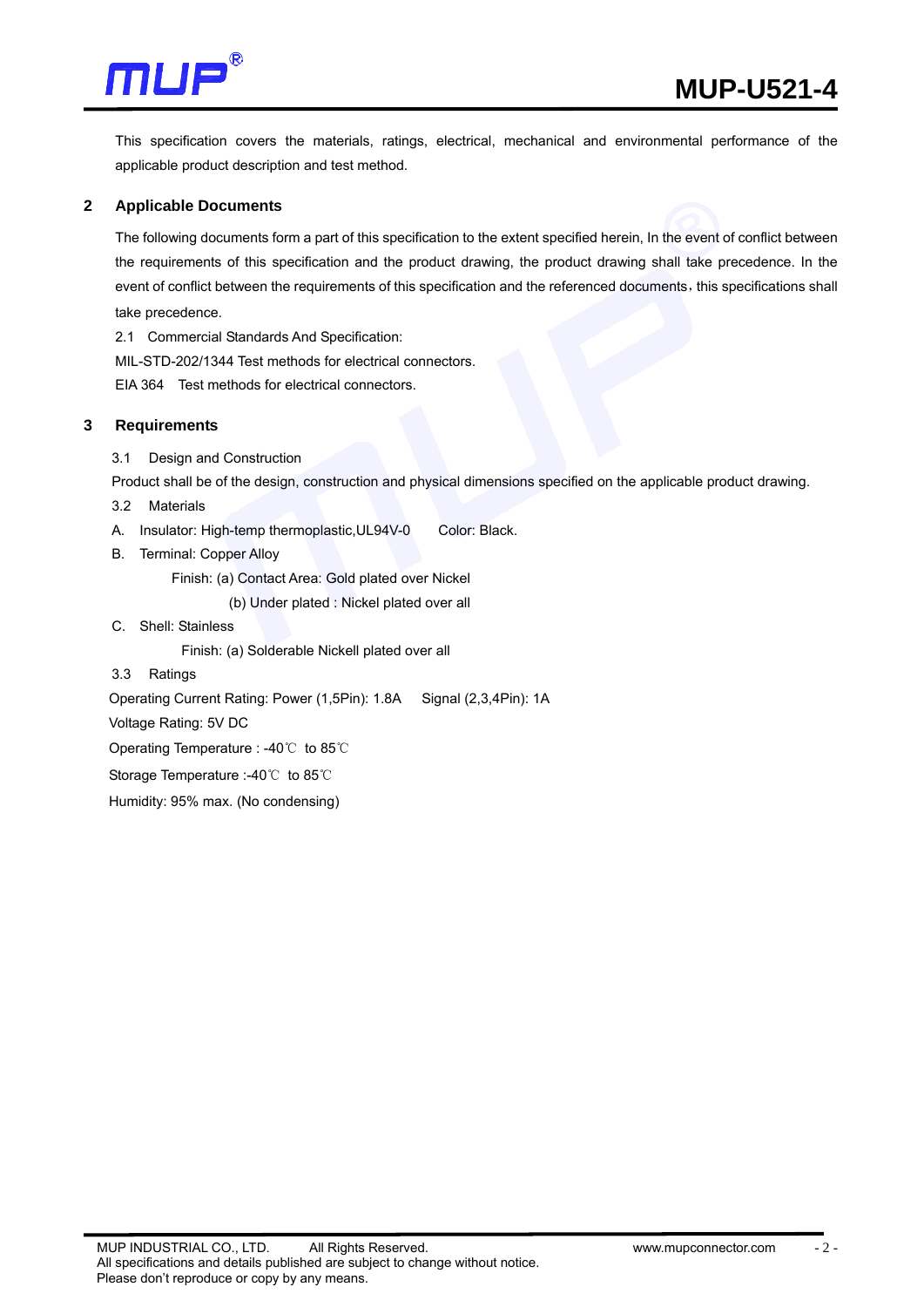

## 3.4 Test Requirements and Procedures Summary

| <b>Test Description</b>       | Requirement                                     | Procedure                                                                   |  |  |  |  |
|-------------------------------|-------------------------------------------------|-----------------------------------------------------------------------------|--|--|--|--|
|                               | Meets requirements of product Drawing.          | Visual inspection,                                                          |  |  |  |  |
| <b>Examination of Product</b> | No physical damage.                             | Confirmed by using proper measuring insulator.                              |  |  |  |  |
| <b>Electrical Performance</b> |                                                 |                                                                             |  |  |  |  |
|                               | Contact Resistance shall not exceed.            | EIA 364-23 (or MIL-STD-1344A, Method 3002.1, Test                           |  |  |  |  |
| Low Level Contact             | Initial: $50 \text{m}\Omega$ Max.               | Condition B)                                                                |  |  |  |  |
| Resistance                    |                                                 | Subject mated contacts assembled in housing to                              |  |  |  |  |
|                               |                                                 | 20Mv maximum open circuit at 100mA maximum                                  |  |  |  |  |
|                               |                                                 |                                                                             |  |  |  |  |
| Insulation resistance         | Initial: $1000M\Omega$ Min.                     | EIA 364-21(or MIL-STD-202F, Method 302, Test                                |  |  |  |  |
|                               | After Test: 1000ΜΩ Min                          | Condition B)                                                                |  |  |  |  |
|                               |                                                 | Test between adjacent contacts of mated and                                 |  |  |  |  |
|                               |                                                 | unmated connector assemblies                                                |  |  |  |  |
|                               | 250V AC for one minute at sea level             | EIA 364-20(or MIL-STD-202F, Method 301, Test                                |  |  |  |  |
| Dielectric Withstanding       | 1). No flashover or insulation breakdown        | Condition B)                                                                |  |  |  |  |
| Voltage                       | 2).Leakage current: 0.5mA Maximum               | Test between adjacent contacts of mated and<br>unmated connector assemblies |  |  |  |  |
|                               | 2PF Maximum per contact                         | EIA 364-30                                                                  |  |  |  |  |
| <b>Contact Capacitance</b>    |                                                 | Test between adjacent circuits of unmated                                   |  |  |  |  |
|                               |                                                 | connector at 1 kHz                                                          |  |  |  |  |
| <b>Contact Current Rating</b> | 1). No flashover or insulation breakdown        | EIA 364-70 Method B                                                         |  |  |  |  |
|                               | 2). current:1&5Pin: 1.8A                        | When measured at an ambient temperature of                                  |  |  |  |  |
|                               |                                                 | 25°C. With Power applied to the contacts, the $\triangle T$                 |  |  |  |  |
|                               |                                                 | shall not exceed +30°C at any point in the USB                              |  |  |  |  |
|                               |                                                 | connector under test                                                        |  |  |  |  |
|                               | <b>Mechanical Performance</b>                   |                                                                             |  |  |  |  |
|                               | 1). No discontinuities of 1 sec or longer       | EIA 364-28 Test Condition V Test Letter A, (or                              |  |  |  |  |
|                               | duration                                        | MIL-STD-202F, Method 214, Test Condition 1, Test                            |  |  |  |  |
|                               | 2). Shall meet visual requirement, show no      | Letter A) Subject mated connector to 5.35 G'srms.                           |  |  |  |  |
| Random vibration              | physical damage.                                | Fifteen minutes in each of three mutually                                   |  |  |  |  |
|                               | 3). Shall meet requirements of additional tests | perpendicular planes                                                        |  |  |  |  |
|                               | as specified in Test Sequence in Section 5      |                                                                             |  |  |  |  |
|                               | 1). No discontinuities of 1µ sec or longer      | EIA 364-27 Test Condition H(or                                              |  |  |  |  |
| <b>Physical Shock</b>         | duration                                        | MIL-STD-202F, Method 214B)                                                  |  |  |  |  |
|                               | 2). Shall meet visual requirement, show no      | Subject mated connector to 30 G's half-sine shock                           |  |  |  |  |
|                               | physical damage.                                | pulses of 11ms duration. Three shocks in each                               |  |  |  |  |
|                               | 3). Shall meet requirements of additional tests | direction applied along three mutually perpendicular                        |  |  |  |  |
|                               | as specified in Test Sequence in Section 5      | plans.18 total shocks.                                                      |  |  |  |  |
|                               | 1). Shall meet visual requirement, show no      |                                                                             |  |  |  |  |
|                               | physical damage.                                | EIA 364-09                                                                  |  |  |  |  |
| Durability                    | 2). Shall meet requirements of additional tests | Mate and unmated connector assemblies for                                   |  |  |  |  |
|                               | as specified in Test Sequence in Section 5      | 5000cycles at minimum rated of 200 cycles per hour                          |  |  |  |  |
|                               |                                                 |                                                                             |  |  |  |  |

- 3 -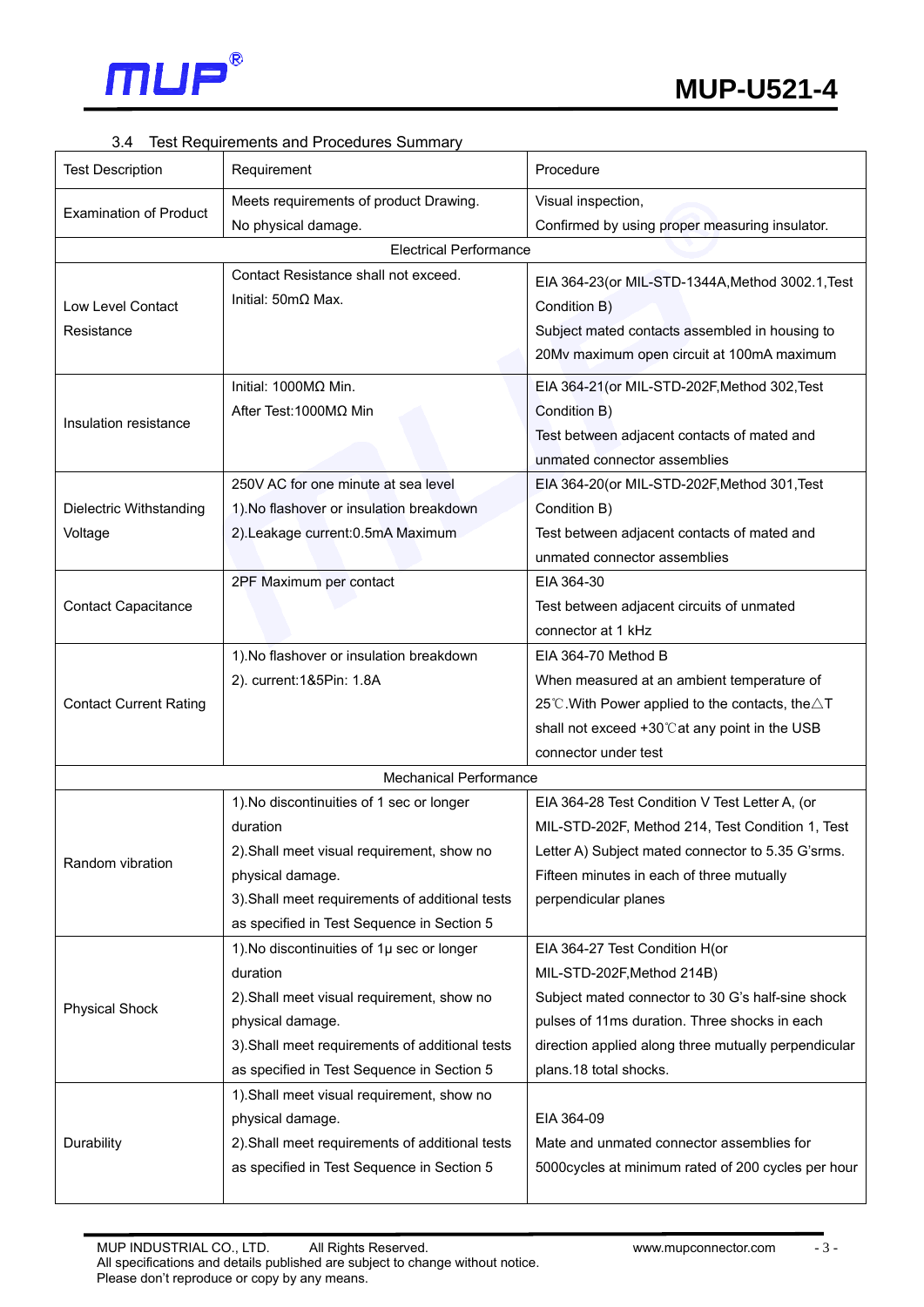

|                                  | 1). Initial: 35 Newton (or3.57Kgf) Maximum      | EIA 364-13                                        |  |  |  |  |  |
|----------------------------------|-------------------------------------------------|---------------------------------------------------|--|--|--|--|--|
| <b>Connector Mating Force</b>    | 2). After Test: 35 Newton (or 3.57Kgf) Maximum  | Shall be measured with Tension Gauge or Tension   |  |  |  |  |  |
|                                  |                                                 | Tester.                                           |  |  |  |  |  |
|                                  |                                                 | Measure force necessary to mate assemblies at     |  |  |  |  |  |
|                                  |                                                 | maximum rate of 12.5mm(or0.492")per minute        |  |  |  |  |  |
|                                  | 1). Initial: 7 Newton (or 0.71gf) Minimum       | EIA 364-13                                        |  |  |  |  |  |
|                                  |                                                 | Shall be measured with Tension Gauge or Tension   |  |  |  |  |  |
| <b>Connector Unmated</b>         |                                                 | Tester.                                           |  |  |  |  |  |
| Force                            |                                                 | Measure force necessary to mate assemblies at     |  |  |  |  |  |
|                                  |                                                 | maximum rate of 12.5mm(or0.492")per minute        |  |  |  |  |  |
| <b>Environmental Performance</b> |                                                 |                                                   |  |  |  |  |  |
|                                  | 1). Shall meet visual requirement, show no      | EIA 364-32 Test Condition1(or                     |  |  |  |  |  |
|                                  | physical damage.                                | MIL-STD-202F, Method 107G, Test Condition A)      |  |  |  |  |  |
| Operation thermal shock          | 2). Shall meet requirements of additional tests | Subject mated connector to five cycles            |  |  |  |  |  |
|                                  | as specified in Test Sequence in Section 5      | between-40℃+85℃                                   |  |  |  |  |  |
|                                  | 1). Shall meet visual requirement, show no      | EIA 364-31 Test Condition A Method III(or         |  |  |  |  |  |
|                                  | physical damage.                                | MIL-STD-202F, Method 103B, Test Condition B)      |  |  |  |  |  |
| Humidity                         | 2). Shall meet requirements of additional tests | Subject mated connector to 168 hours(seven        |  |  |  |  |  |
|                                  | as specified in Test Sequence in Section 5      | complete cycles)                                  |  |  |  |  |  |
|                                  | 1). Shall meet visual requirement, show no      |                                                   |  |  |  |  |  |
|                                  | physical damage.                                | EIA 364-17 Test Condition 3 Method A Subject      |  |  |  |  |  |
| Temperature life                 | 2). Shall meet requirements of additional tests | mated connector to Temperature life at 85℃for     |  |  |  |  |  |
|                                  | as specified in Test Sequence in Section 5      | 250hours                                          |  |  |  |  |  |
|                                  | Solder Tail shall be covered more than 95% of   | EIA 364-52(or MIL-STD-202F, method 208)           |  |  |  |  |  |
| Solder ability                   | immersed area with flash solder.                | Solder temperature: 250°C±5°C                     |  |  |  |  |  |
|                                  |                                                 | Period: 5±0.5sec.                                 |  |  |  |  |  |
|                                  | No harmful corrosion                            | MIL-STD-202F, method101D                          |  |  |  |  |  |
| Salt spray                       |                                                 | Temperature: 35 ℃ ±2 ℃                            |  |  |  |  |  |
|                                  |                                                 | Concentration: 5%<br>Period: 24 hours.            |  |  |  |  |  |
|                                  | No mechanical defect on housing or other        | 1). For Wave Soldering:                           |  |  |  |  |  |
|                                  | parts.                                          | MIL-STD-202F, Method 210A, Test Condition B.      |  |  |  |  |  |
|                                  |                                                 | Pre Heat:80°C, 60sec.                             |  |  |  |  |  |
|                                  |                                                 | Temperature: $215^{\circ}$ C $\pm$ 5°C            |  |  |  |  |  |
|                                  |                                                 | Immersion duration: $30 \pm 10$ sec.              |  |  |  |  |  |
|                                  |                                                 | 1). For Manual Soldering:                         |  |  |  |  |  |
|                                  |                                                 | MIL-STD-202F, Method 210A, Test Condition A.      |  |  |  |  |  |
| Resistance to Soldering          |                                                 | Pre Heat: No.                                     |  |  |  |  |  |
| heat                             |                                                 | Temperature: $360^{\circ}$ C ± 10°C               |  |  |  |  |  |
|                                  |                                                 | Immersion duration: $3.5 \pm 0.5$ sec.            |  |  |  |  |  |
|                                  |                                                 | 1). For Reflow Soldering:                         |  |  |  |  |  |
|                                  |                                                 | EIAJ RCX-0101/102.                                |  |  |  |  |  |
|                                  |                                                 | Pre Heat:150(min)-200(max) ℃, 60-180sec.          |  |  |  |  |  |
|                                  |                                                 | Temperature: $250^{\circ}$ C $\pm$ 5 $^{\circ}$ C |  |  |  |  |  |
|                                  |                                                 | Immersion duration: $10 \pm 1$ sec.               |  |  |  |  |  |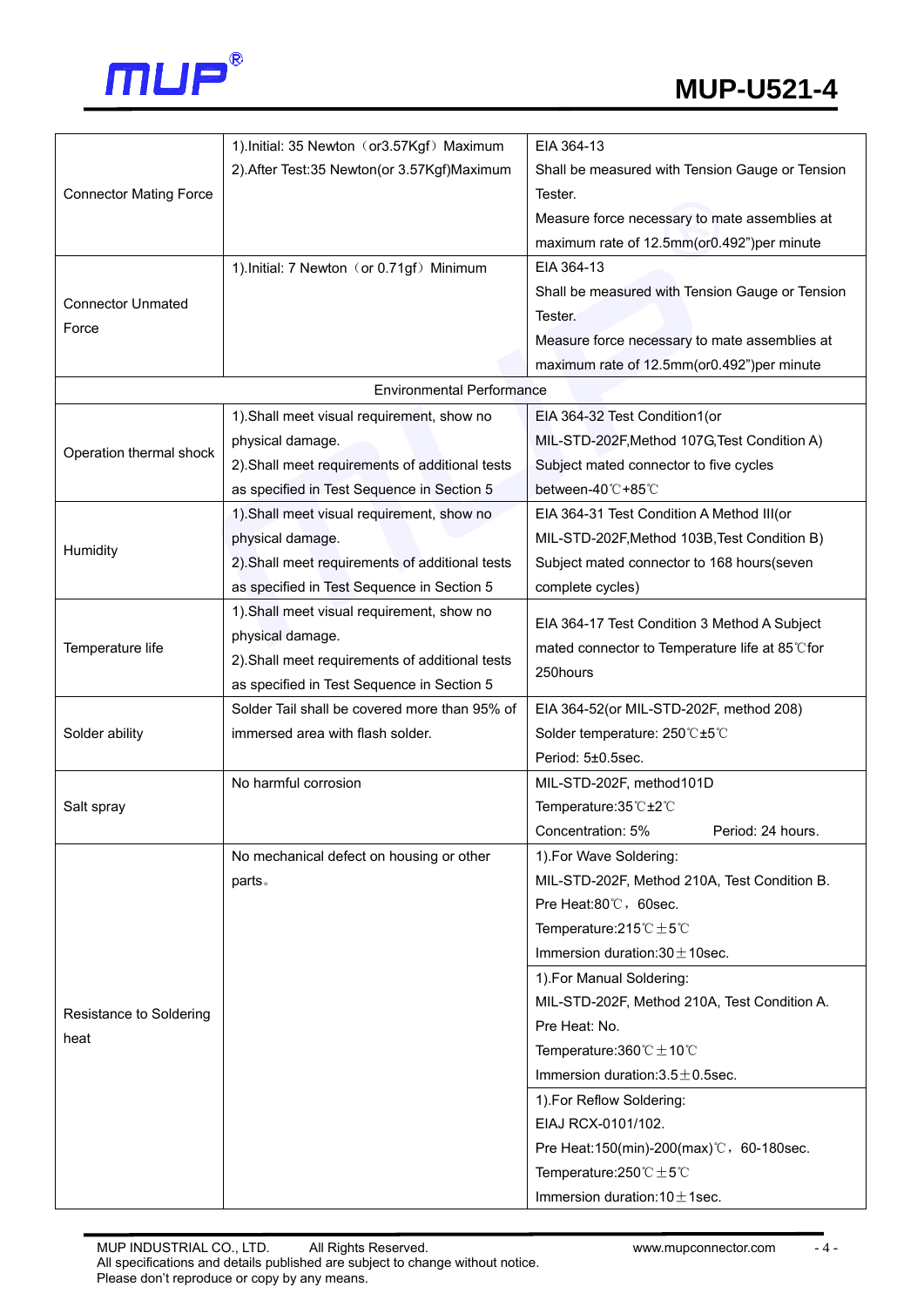

## 3.5 Product Qualification And Test Sequence

| <b>Test or Examination</b>                 |                | <b>Test Group</b> |                |                |                |                |   |   |   |   |
|--------------------------------------------|----------------|-------------------|----------------|----------------|----------------|----------------|---|---|---|---|
|                                            |                | B                 | $\mathsf{C}$   | D              | E              | F              | G | H | T | J |
|                                            |                |                   |                |                |                |                |   |   |   |   |
| Resistance to Reflow Physical Surface Heat | 1,12           | 1,5               | 1,7            | 1,4            | 1,3            | 1,3            |   |   |   |   |
| <b>Examination of Product</b>              | 2,9            | 2,4               |                |                |                |                |   |   |   |   |
| Low Level Contact Resistance               |                |                   | 3              |                |                |                |   |   |   |   |
| <b>Insulation Resistance</b>               |                |                   | $\overline{4}$ |                |                |                |   |   |   |   |
| Dielectric Withstanding Voltage            |                |                   | $\overline{2}$ |                |                |                |   |   |   |   |
| <b>Contact Capacitance</b>                 | 3              |                   |                |                |                |                |   |   |   |   |
| <b>Contact Current Rating</b>              |                |                   |                | $\overline{3}$ |                |                |   |   |   |   |
| Operating random vibration                 | $\overline{7}$ |                   |                |                |                |                |   |   |   |   |
| <b>Physical Shock</b>                      | 8              |                   |                |                |                |                |   |   |   |   |
| Durability                                 | 6              |                   |                |                |                |                |   |   |   |   |
| <b>Connector Mated Force</b>               | 4,10           |                   |                |                |                |                |   |   |   |   |
| <b>Connector Unmated Force</b>             | 5,11           |                   |                |                |                |                |   |   |   |   |
| <b>Thermal Shock</b>                       |                |                   | 5              |                |                |                |   |   |   |   |
| Humidity                                   |                |                   | 6              |                |                |                |   |   |   |   |
| Temperature Life                           |                | 3                 |                |                |                |                |   |   |   |   |
| Solder ability                             |                |                   |                |                |                |                |   |   |   |   |
| Salt spray                                 |                |                   |                |                |                | $\overline{2}$ |   |   |   |   |
| Resistance to Soldering Heat               |                |                   |                | 3              | $\overline{2}$ |                |   |   |   |   |
| Sample Quantity(pcs)(Minimum)              |                | 5                 | 5              | 5              | 5              | 5              |   |   |   |   |

NOTE :( a) Samples shall be prepare in accordance with applicable manufacture's instructions and shall be selected at random from current production

Each test groups shall consist of a minimum of five connectors

(b) The numbers in the table indicate sequence in which tests are performed.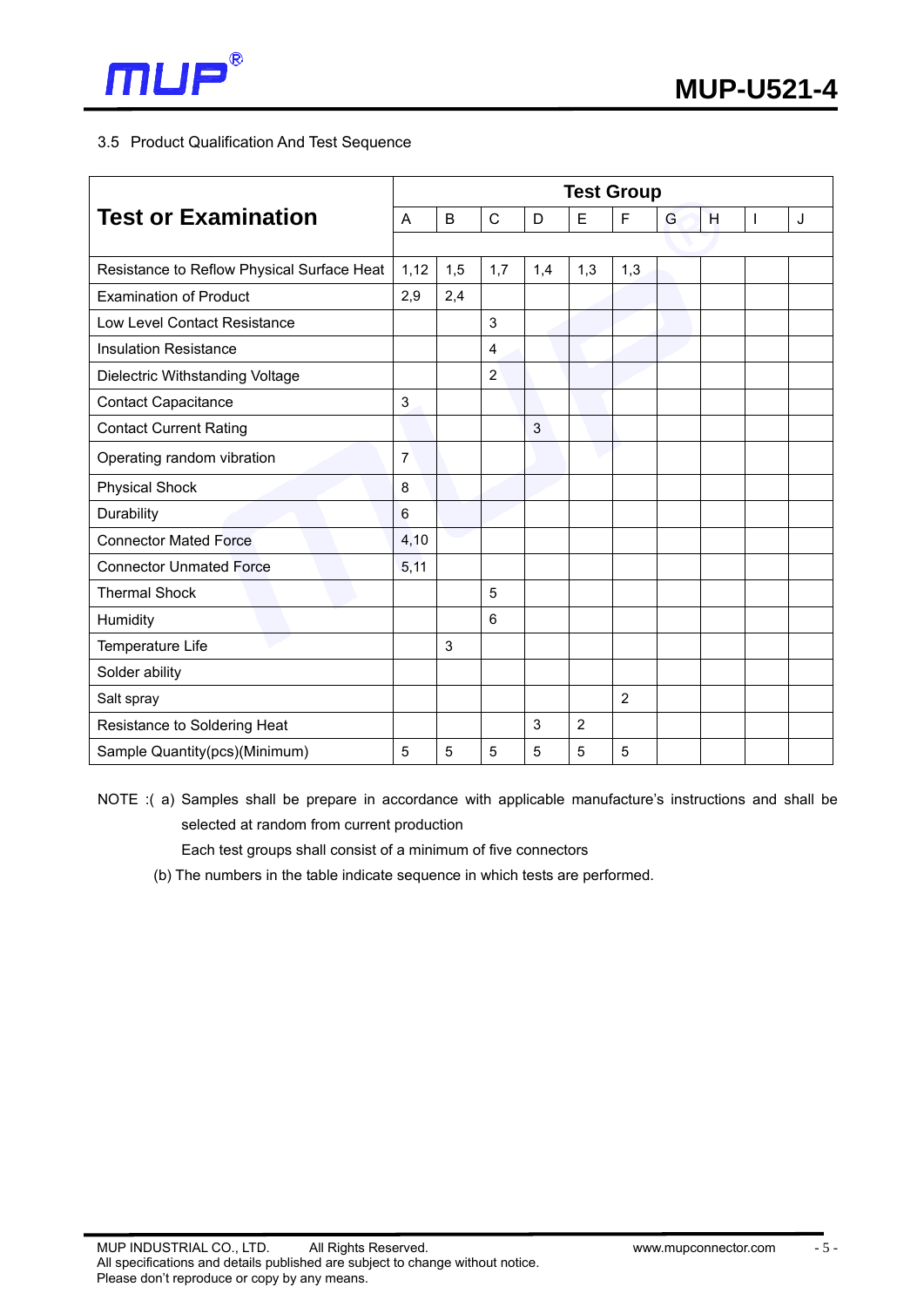

#### 3.6 Recommended IR Reflow Condition



| Parameter                                  | Specification        |  |  |  |
|--------------------------------------------|----------------------|--|--|--|
| Average temperature gradient in preheating | 2.5 °C/s             |  |  |  |
| Preheating temperature                     | 150℃~200℃            |  |  |  |
| Soak time                                  | 120s~180s            |  |  |  |
| Time above $217^{\circ}$ C                 | $40s \sim 120s$      |  |  |  |
| Peak temperature in reflow                 | 235℃~250℃            |  |  |  |
| Time at peak temperature                   | $10s - 50s$          |  |  |  |
| Temperature gradient in cooling            | Max- $5^{\circ}$ C/s |  |  |  |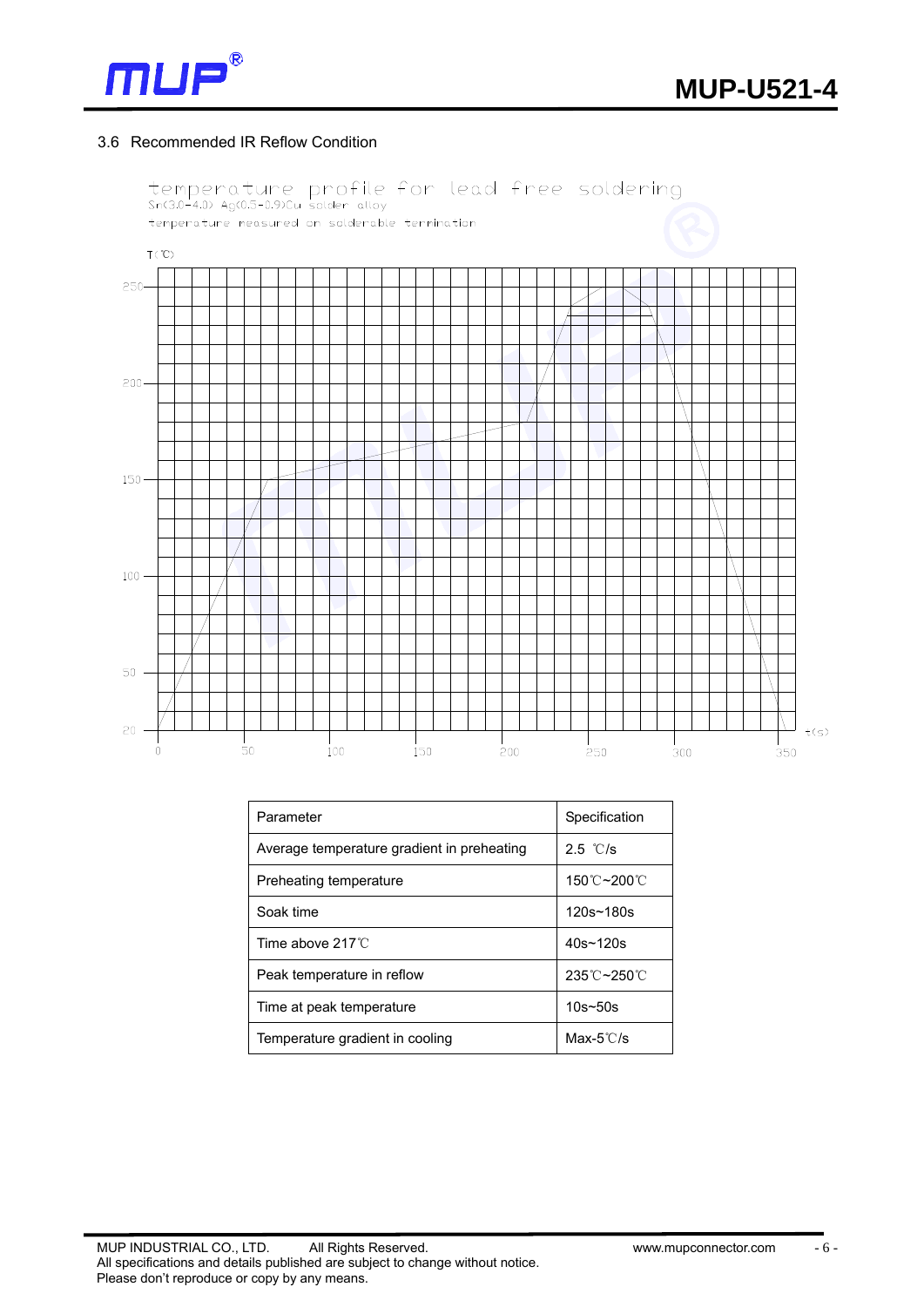

#### **4 MECHANICAL OUTLINE DRAWING**